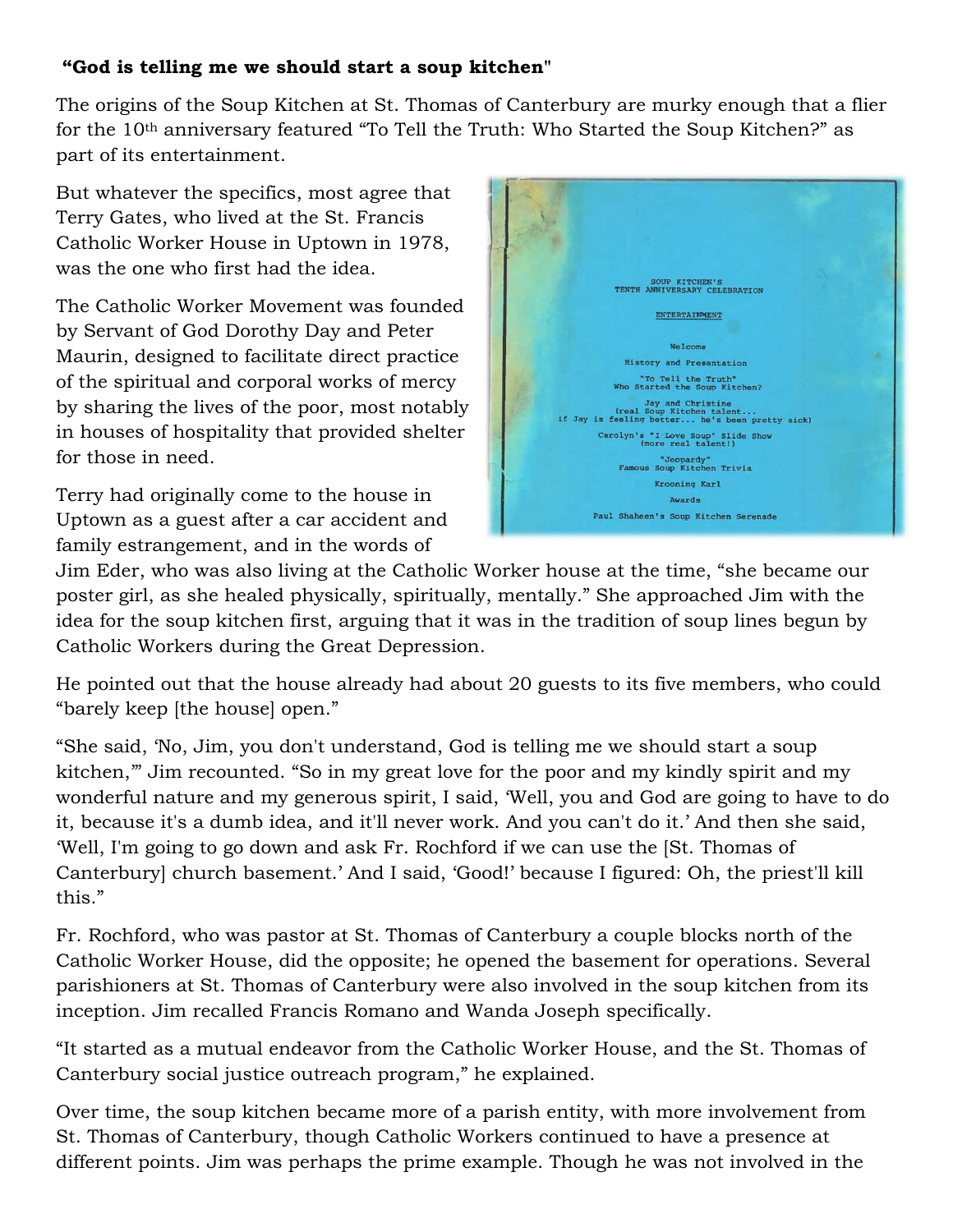first year or so of the soup kitchen, he would eventually find himself in the position of Temporary Director – a role he has held since 1979 and one that outlasted his involvement in the Catholic Worker.

But all that would come later. The soup kitchen did not have an auspicious first night.

In theory, the need was obvious. In 1978, the Uptown neighborhood of Chicago, where St. Thomas is located, was "one of the poorest neighborhoods" in the city, according to Denise Plunkett, who lived at the St. Francis Catholic Worker house at the time.

"Uptown was always poor people," she said. "A lot of senior citizens, a lot of homeless and down and out."

During the 1970s, the region was a melting pot in a city already renowned for its variety of populations. As redevelopment in the 1960s and 1970s hit the Old Town and Lincoln Park neighborhoods north of downtown, the poor in those neighborhoods were displaced as rents rose.<sup>1</sup> They went north, to Uptown – along with migrants from Appalachia and the South, who had moved to Chicago seeking employment. <sup>2</sup> As deinstitutionalization of mental hospitals swept the country starting in the 1960s, Uptown ended up taking in an estimated 7,000 of discharged patients. 3



*Bob Chaps (with grandchild)*

Add in rampant "arson for profit" among landlords in the neighborhood to collect insurance on the destroyed buildings and replace them with newer structures, <sup>4</sup> and the result was "a scary place," according to Bob Chaps. He was part of the St. Francis Catholic Worker House on at 4652 N. Kenmore during the late 1970s and worked with the soup kitchen in its early years.

"[Uptown] was a cool, cool place – probably like Heaven on earth because it was such a diverse community," he said. "It was the point of entry for all the immigrants of Chicago, so we had Vietnamese, Filipino, the mentally ill people, the elderly, gangs. It was an incredible melting pot. But it was scary."

With such an array of people pushed to the margins, it was only logical that some of them could use the help of a meal.

Terry Gates, Denise Plunkett, Helen McFadden, Fr. Tom Florek SJ, Bill O'Brien, and Maxine Florell – all at or working with the Catholic Worker House at the time – came to help at St. Thomas of Canterbury on the first night, Denise recalled.

l

 $1$  Rehak, Bob. Uptown: Portrait of a Chicago Neighborhood in the Mid-1970s, pg. 9

 $<sup>2</sup>$  Ibid.</sup>

 $3$  Ibid.

<sup>4</sup> Guevarra, Anna and Reddy, Gayatri, *Dis/Placements: A People's History of Uptown, Chicago,* "[Community Fights Arson for Profit by](https://www.tiki-toki.com/timeline/entry/1568102/Uptown-Timeline#vars!panel=15094731!)  [Slumlords in Uptown](https://www.tiki-toki.com/timeline/entry/1568102/Uptown-Timeline#vars!panel=15094731!)" dis-placements.com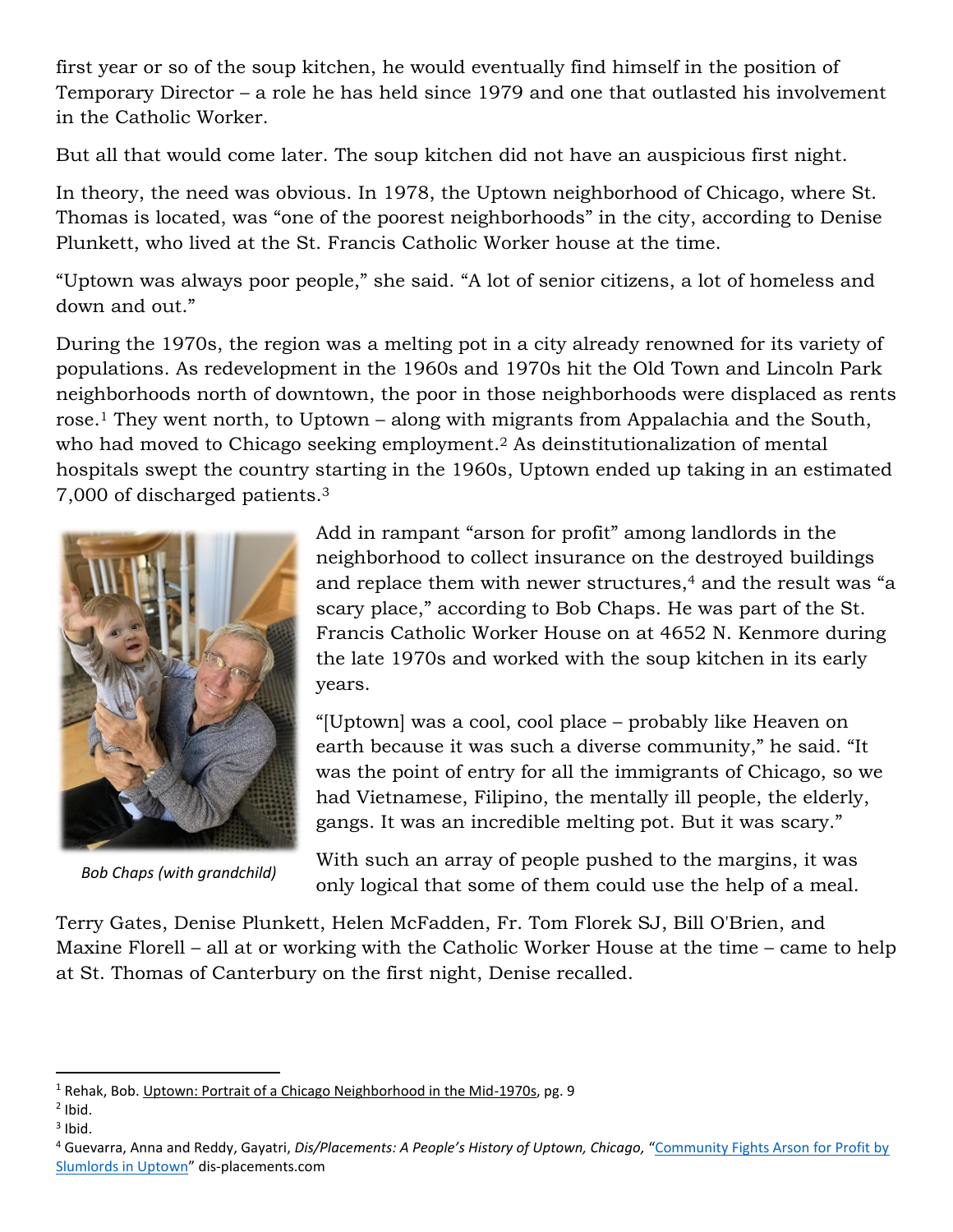"We get there the first night and Maxine has this big vat of a beans and rice kind of crumble, and not a soul came but ourselves, and we were just looking around the empty basement," she said.

Fr. Florek took a page from the Gospel of Luke, specifically Luke 14:12-14, and "went out quickly into the streets and alleys of the town" to find guests. He walked over to the Wilson L stop and brought six men back to join the six volunteers, where "they enjoyed a hearty meal of all they could eat," Denise said.

"They let their friends know, and the numbers doubled the following week to about 12 -15, the third week maybe 25 - 30, then very quickly the numbers exploded to about 100 -125, and kept growing to about 250," she added.

As the soup kitchen continued to grow, Jim Eder found himself more involved despite his initial resistance. At first, this was because he was, in his estimation, the only one mopping the floors adequately after the soup kitchen ended, and then he found himself, in his words, "the most responsible person there at the end."

"At one point my name just appeared in the parish bulletin as Director of the Soup Kitchen,



*Jim Eder*

Bouncer for Jesus."

## **"I'll go up in the church and pray for protection."**

It was a necessary role, given the situation in Uptown at the time. The soup kitchen numbers saw a spike as deinstitutionalization of mentally ill people in the U.S. gathered momentum. With Uptown absorbing so many of those patients, the environment of the soup kitchen began to get out of hand. By the 1980s, according to Jim, it was serving about 500-600. When the Salvation Army at Broadway and Sunnyside closed temporarily, those numbers spiked even higher to 900.

At this point, he was nearing his limits.

"We had a lot of people who had been institutionalized for their whole lives, and they were down there, and it was like one fight after another after another, and I was getting burnt out," he said. "Because it was getting dangerous."

so I went to Fr. Rochford, who was still there, and I said, 'Father, what's this?' and he said, 'Well, you're the only one down there that's not totally crazy.' And he was talking about the volunteers, not the guests," Jim recalled. "He said, 'So you're in charge!' I said, 'No, no!' and he said, 'Yes, you are.' I said, 'Okay, I'll do it until someone else comes along, so put me down as Temporary Director.' … That was 1979."

When Jim successfully withstood two punches from a rowdy guest at one of the soup kitchen nights, his position as "temporary" director was fully solidified

"I've picked up guys physically and thrown them out," he said. "I always say my autobiography is going to be: I Was a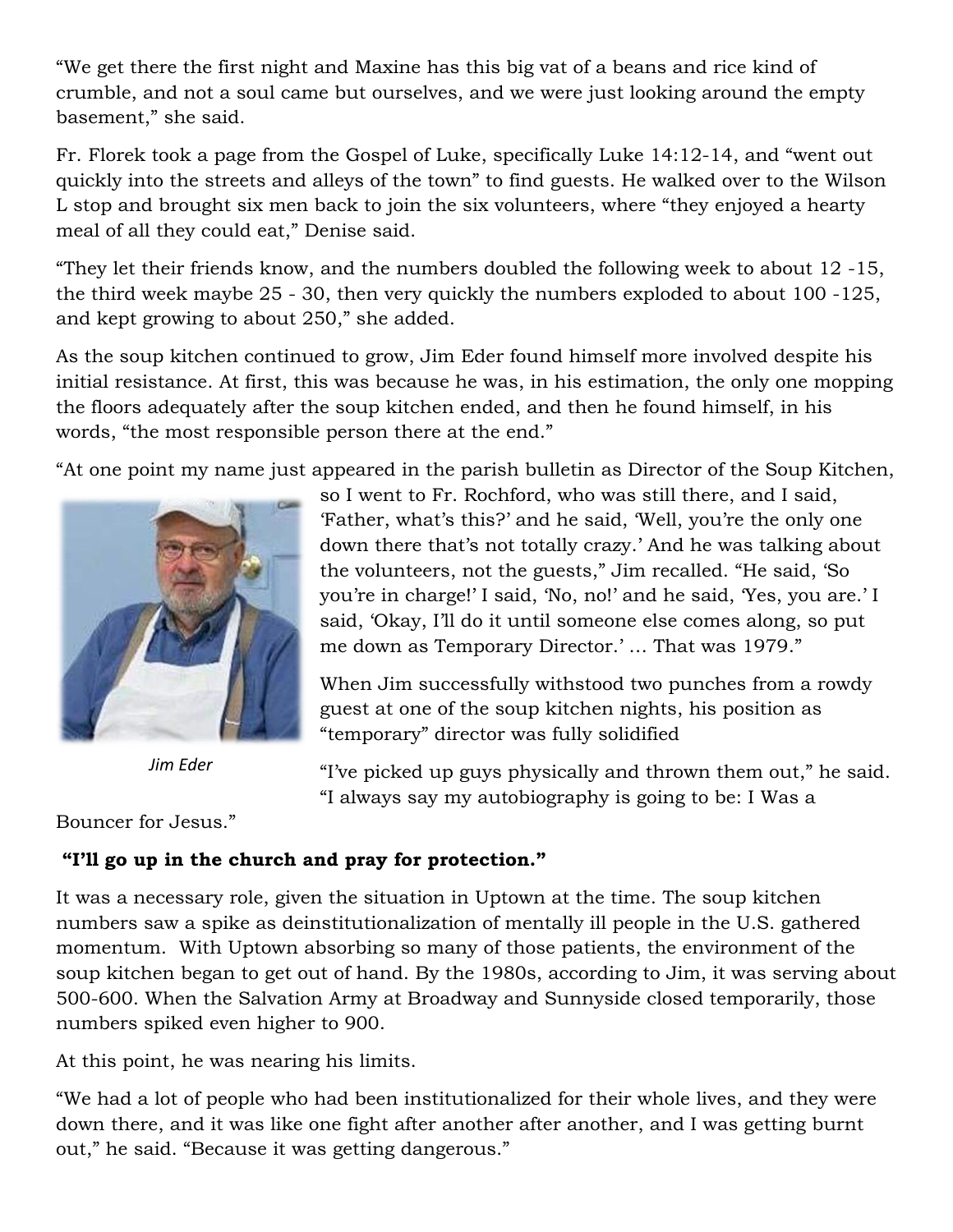That led to discussions about whether it would be better for the soup kitchen to shut down altogether. But Mark Miller, who had arrived with the Jesuit Volunteers, had a different thought.

"We were talking about maybe we needed to close," Jim recalled. "And Mark said, 'I'll go up and pray. I'll go up in the church and pray for protection.' And a couple people joined him – and it was a remarkable change."

That began the custom of having intercessory prayer for the work of the soup kitchen in the church while people were being served food in the basement below. Vespers and Benediction were added to the prayers sometime in the mid-1980s, Eder said, and both those devotions are still held on Tuesday night.

It was also during the 1980s that the soup kitchen began to accept volunteers from universities and parish schools in and around Chicago. Groups came in from Loyola University and various Catholic high schools, and St. Thomas of Canterbury also had several 'sharing' parishes, who would



*The Blessed Sacrament at St. Thomas*

send their students and young people to volunteer and bring donations of food and clothing, Denise Plunkett recalled.

These included St. Francis Xavier in Wilmette, Queen of All Saints Basilica, and Mary, Seat of Wisdom, to name a few.

"These parishes would bring kids in buses, or the families would drive kids, or the youth leaders would somehow get them there," she said. "Other groups from those parishes might bring food; maybe they prepared something tasty in the way of a dessert, [so] that dish was used."

As time passed, many of the Catholic Workers initially involved in the soup kitchen began to move on for various reasons. One was the decision to accept government food assistance a year or two after the soup kitchen began. There were objections to this, Jim said, due to the Catholic Worker principle that the Church was the institution that should feed the hungry, rather than the state. And as more outside groups such as students and youth from other parishes became involved, more of the older volunteers departed.

But the Catholic Worker ethos, particularly personalism and Christian anarchy, continued to inform the soup kitchen experience for both the guests and volunteers, Jim said.

"Very much part of what the soup kitchen was is that we don't look to the government, we don't look to the church, we don't look to anybody, we look to us to do the job," he explained.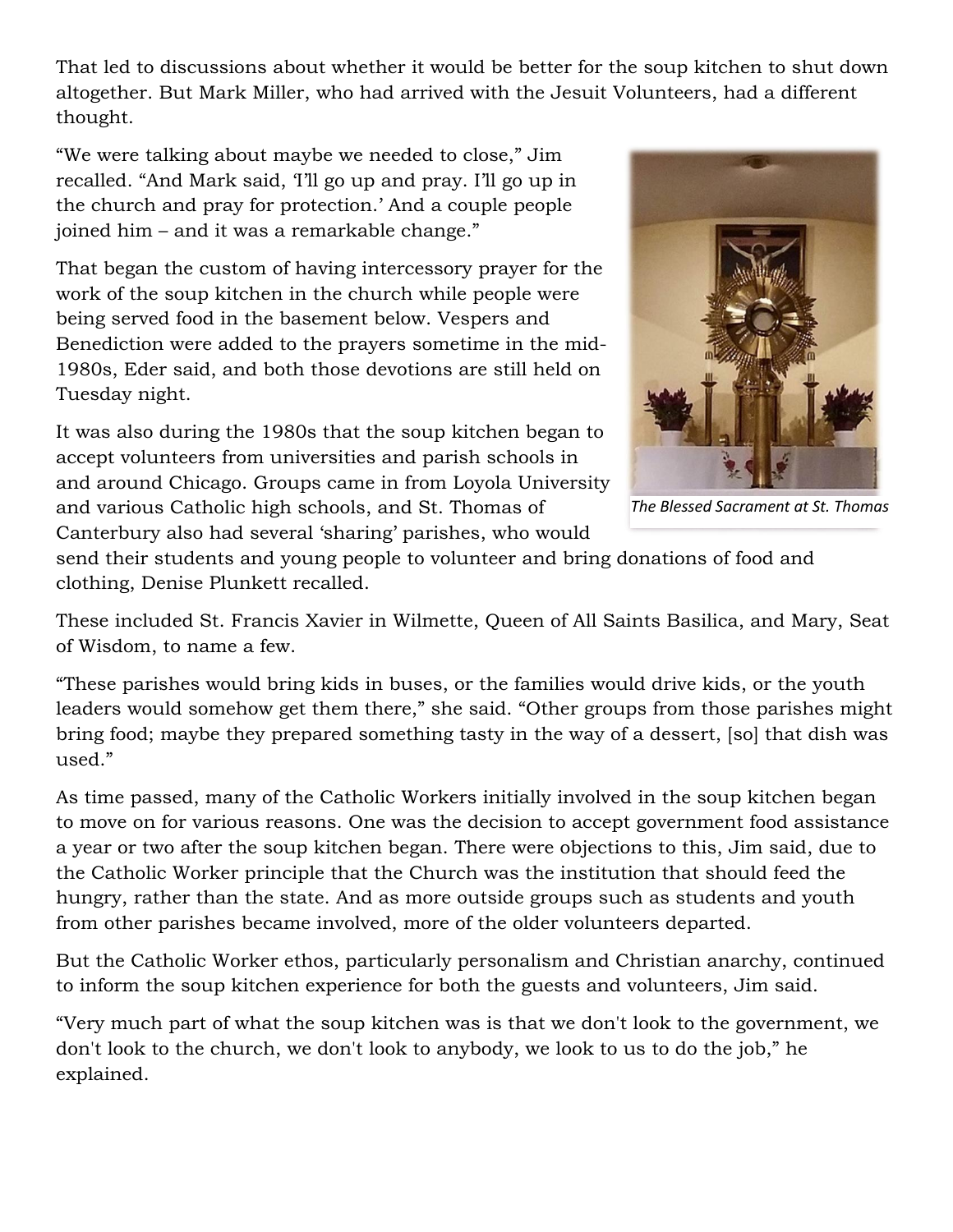That means treating the guests of the soup kitchen as guests, not as clients or cases to be managed. Volunteers wait tables to this day and will stop to chat with guests as time and serving duties permit – a choice made deliberately to make sure people did not have to



*Volunteers pray before the start of the soup kitchen (2009)*

stand in line to get their food.

That principle was present even in the soup kitchen's early days, Denise said, when sometimes hundreds of guests necessitated people standing in line.

"If there was any food left, we all grabbed food and just sat at different tables," she said. "We never wanted people to feel less than."

Dorsey Jastrebski and her family found the soup kitchen when they started attending St. Thomas, when Fr. Richard Simon served as pastor (he served at St. Thomas from 1986 to 2006). Dorsey has been volunteering with her

entire family at the soup kitchen since the 1990s, and this attitude toward the guests has been a constant of their experience, she said.

"Everybody feels like they're welcome here, they're kind of part of family," she said. "Fr. Simon's big deal was: We just feed the poor; we're not going to lecture. Because other places you, you have to listen to the talk, you have to take the whatever, and he was like, 'No, we're not doing any of that.'"

This is particularly important because for so many people who come, there is nowhere else to go, Bob Chaps pointed out.

"They've just burned every bridge in the world sometimes," he said. "They're not there because they want to be, really."

That makes treating the guests respect all the more paramount, because for so many of the guests, they have nowhere else that will bear witness to their human dignity. Jim always emphasized for the volunteers that the work they did was an extension of the Mass, according to Steve Paliakas, who began his work with the soup kitchen in 1996.

Wende Paliakas – she and Steve met at the soup kitchen and got engaged in front of the Blessed Sacrament in St. Thomas while the soup kitchen was in operation – also stressed this as a core pillar of the soup kitchen.

"One of the things Jim [Eder] would always tell us before we opened the doors … is that sitting down at a table and looking someone in the eye and talking to them and treating them with dignity and listening to their stories would be a bigger physic to them than the hot bowl of soup," she said. "So he would tell us: Grab a bowl of soup yourself and sit down and eat with them. It's the dignity of each person as a person."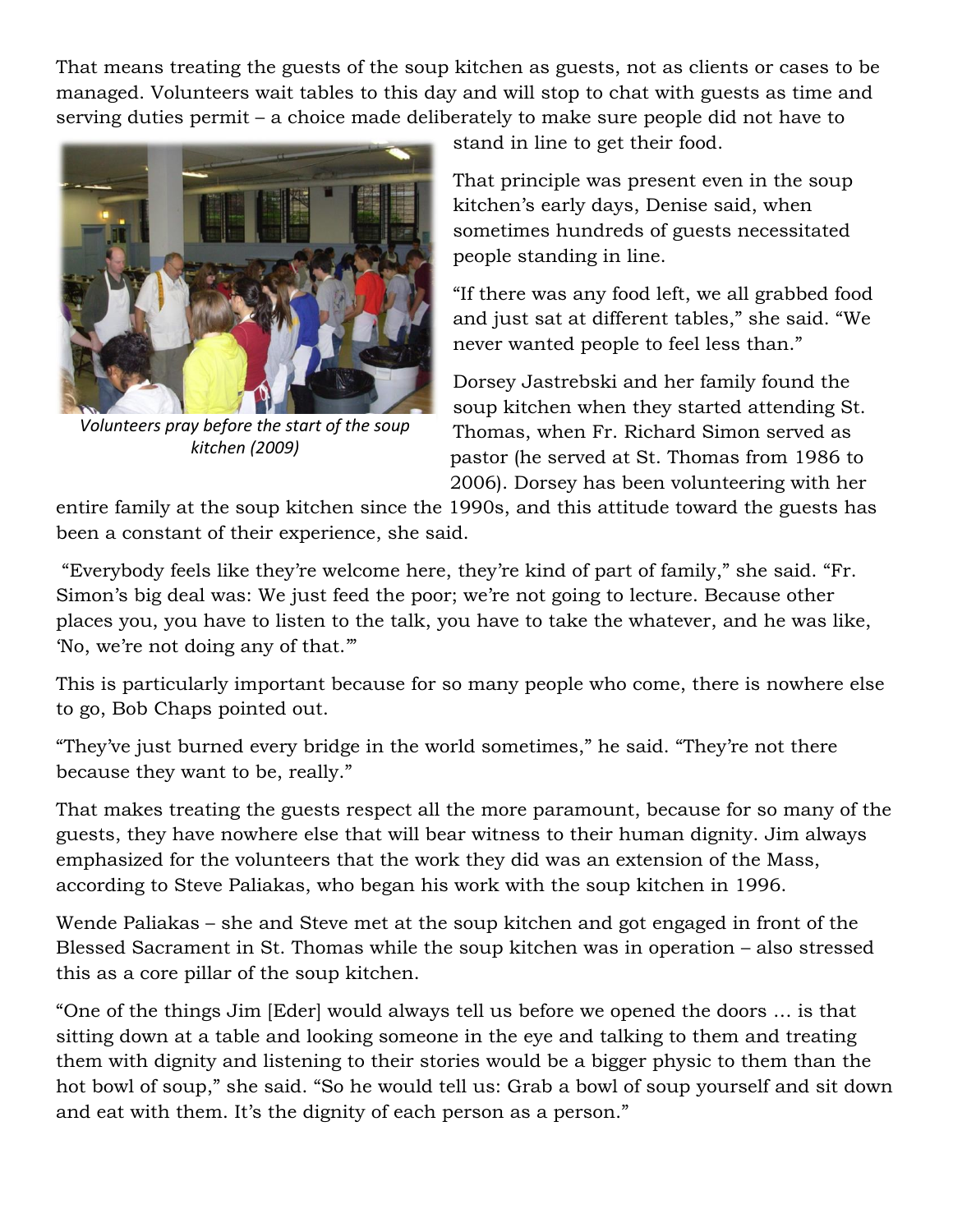The soup kitchen often became a space where that would emerge, Steve Paliakas pointed out, such as a guest with incredible musical talent playing the piano while others dined.

"You see a lot of brokenness in humanity, but once you scratch the surface, you really see the dignity and that is from God himself," he said.

## **'Did they die during this thing? Did they just move away?'**

The COVID-19 pandemic struck daily life in the U.S. with a vengeance in March of 2020, shutting down major institutions of American life such as sporting leagues, conventions, restaurants, and places of worship for months.

The soup kitchen did not close. Instead, it overhauled how it conducted operations to serve soup, salad, sandwiches and coffee from the steps of St. Thomas of Canterbury.

There was a morning crew, an afternoon crew, and an evening crew, both to maintain social distance and to separate the volunteer into teams to prevent the entire staff from having to go into quarantine if someone tested positive for COVID-19. In masks, gloves and head coverings, they would prepare the different components of the soup kitchen meal over the course of the day. The morning crew would set up to-go bags with salt, pepper, cream, sugar, utensils, napkins, sandwiches and other items that could be left out for a given period, Dorsey explained. Another team came in around noon to chop vegetables and prepare for cooking the soup, and then an evening crew would make the soup and distribute it at the door.

"I remember buying heaters for that so they wouldn't be freezing their butts off," she recalled.

But even though the soup kitchen was able to stay in operation, it simply was not the same experience for the guests or the volunteers. As a St. Thomas of Canterbury outreach ministry newsletter from Spring 2020 noted, "the Soup Kitchen is as much about community as it is about food."

In concrete terms, for the guests, it was harder even then just not having a place to sit and eat, Dorsey pointed out.

"It would be the effort to get here, and then however long it takes them – an hour, depending on where they live or if they had to walk or bus or a combo – and then they just have to pick up their bag and turn around and go back," she said. "There's no place to rest and sit down and warm up. So a lot of people weren't able to come, they just couldn't manage it."

Before the pandemic, the soup kitchen was seeing roughly 100 guests a night. But because of all those challenges, the numbers took a hit and have not recovered; by fall 2021, the soup kitchen was seeing about 60 to 70 guests a night.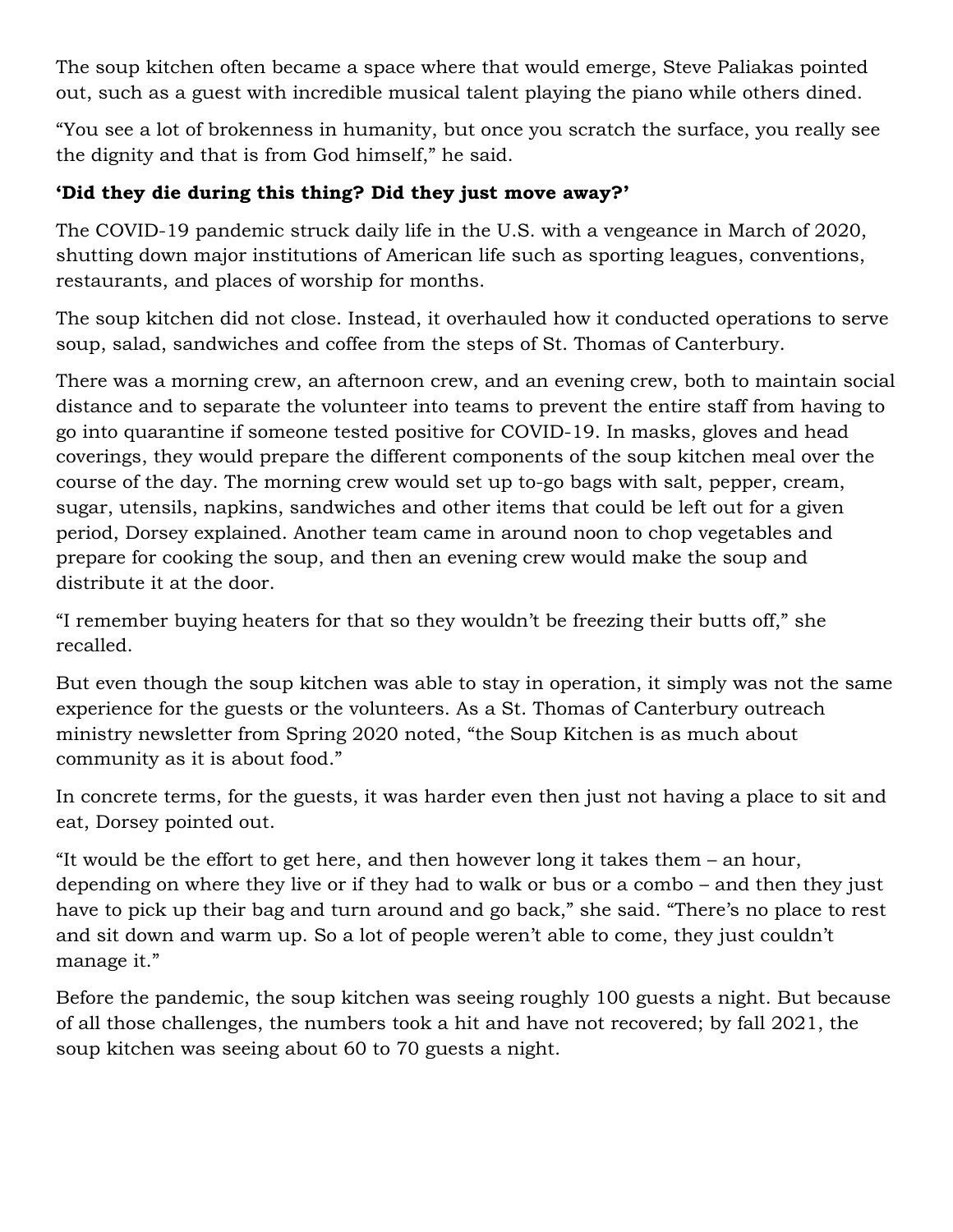

*Dorsey Jastrebski*

The change has been worrisome for Dorsey. Guests that she has seen for years vanished during the pandemic, with no way to find out what happened.

"You wonder: did they die during this thing? Did they just move away?" she said. "People here don't really share their contact information all the time, so you just ask other people that you knew hung with them, 'Do you know? Have you seen them?' And they're like, 'No, I haven't.' It's kind of crazy."

But the other looming factor in the lower numbers is change in the Uptown neighborhood itself. As of 2021, it was gentrifying rapidly. One example: The elegant Lawrence House residence that overlooks

the soup kitchen used to be housing for those who were either low-income or had disabilities.

When Dorsey started volunteering, the soup kitchen would see roughly 300 people a night.

"More than COVID, I think it's the gentrifying of the neighborhood," she said of the smaller numbers in 2021. "Literally, they've been talking about it for decades: It's going to gentrify, it's going to gentrify. But now they really did. They started taking over a lot of the buildings… just made into regular fancy housing."

If this trend continues, it may have to mean changes for the soup kitchen, though as Eder observed, it is likely that "the poor will always be with us."

## **"You just have a real sense of the Holy Spirit here."**

For the volunteers, what they took from their service at the soup kitchen far outweighed the discomfort or work involved.

"You get more than you give. I know that's a saying, a cliché, but it's true," Bob Chaps said, commenting on how glad he was to see the number of student volunteers from Loyola University. "I think being able to share the soup kitchen with others is a positive thing."

For Lynn Miller, this aspect of sharing was how she learned of the soup kitchen's existence in late 1979. She heard Chaps and Plunkett speak at St. Clement's in Lincoln Park, and even though "it was really out of my comfort zone," as she recalled, "it just spoke to me."

"I took the Broadway bus up there my first time," she said. "It was in Lent, it was in March, and then I was pulled right into the Easter meal and helping with that and cooking for that."

Lynn ended up living at the Catholic Worker House, working at St. Thomas of Canterbury, and then meeting her husband, Mark Miller, at the soup kitchen when he came as part of the Jesuit Volunteer Corps. And she practiced personalism firsthand; Lynn was working as an occupational therapist and described herself as having no credentials. But she was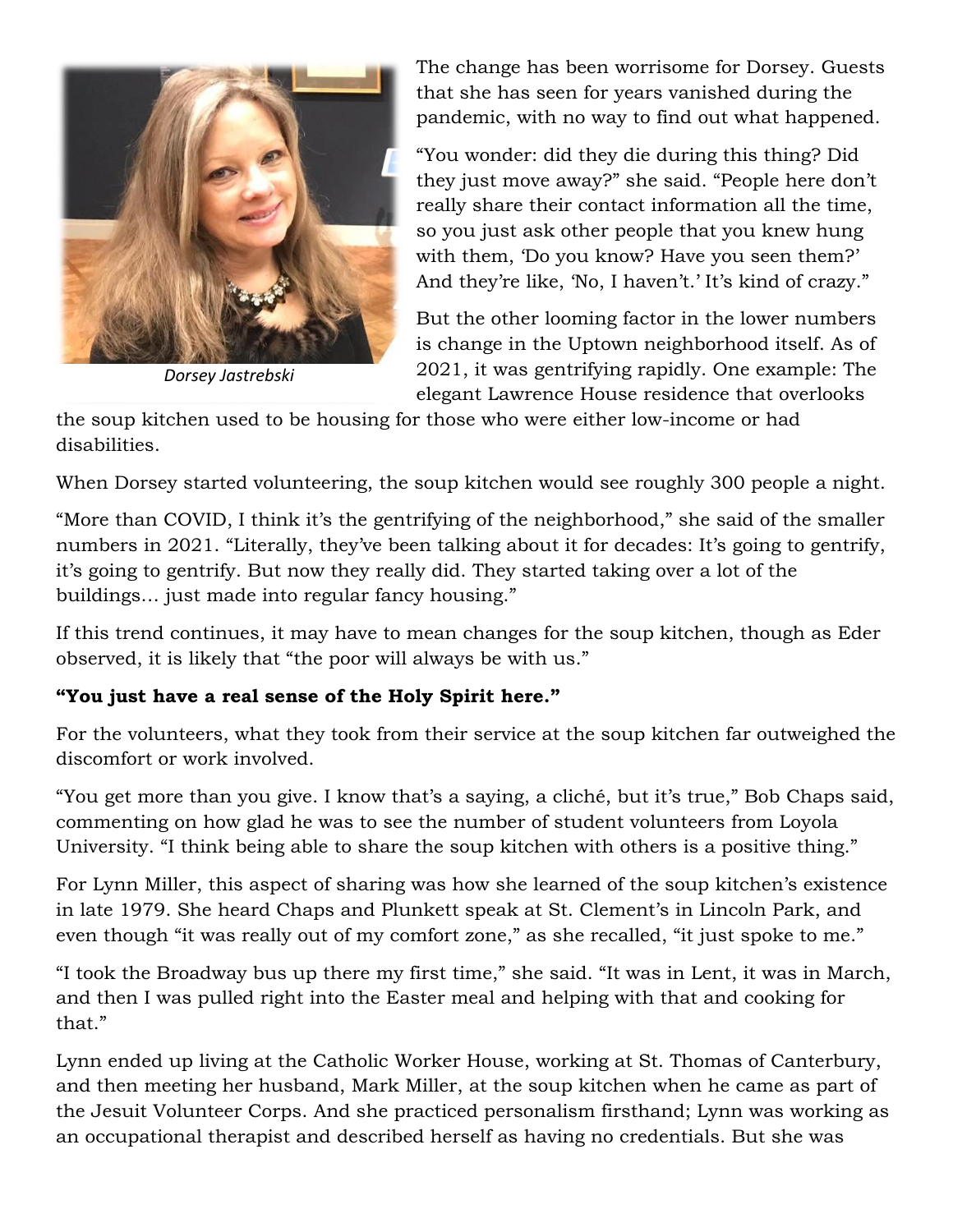performing outreach for the parish in many different levels, as were many others despite ostensibly being unqualified.

For her, it opened a new world, both in the sense that once she became immersed in the work, "never again was I out of my comfort zone," but also in the sense of new horizons internally.



*Lynn Miller (with grandchild Valeria)*

"I was not really used to doing anything that charitable," she recalled. "Not that I was a mean person, I just didn't think about it, more about going out with friends, dating. And that wasn't really working. There was a void, an emptiness, and I think that's what put me on the track to seek God's stuff."

That experience of God's work in the service needs to be given to college and high-school students, who might otherwise avoid many of the people the soup kitchen serves, Jim Eder said. The soup kitchen provides an opportunity for the students to recognize the humanity of those individuals, by making genuine interaction possible.

"I would tell them that it's very important for them to interact with the guests as far as you're comfortable," Eder said. "That's the main purpose I want them to have, is to interact with the guests as much as you are comfortable.

Now if that means all that you can do is pass out food and be there, that's fine. But try to do it with a smile. Try to say: 'Do you want another bowl of soup?' Or: 'Is there anything else I can get you?' Just try to break the ice [and] if you learn that someone wants and needs conversation, then you do that. You don't give them the bum's rush."

Dorsey, Bob, Lynn Miller, and the Paliakases all agreed that the soup kitchen does more for the volunteers than it does for the guests. For Dorsey, it was a defining experience for her, her husband, and their five children; she and her husband homeschooled their children, which allowed them time to bring them to different volunteer opportunities at the soup kitchen. As a result, many of the guests knew her children as they grew up and still ask how they are doing, she said.

"That's such a great thing, just to be able to give of yourself to people and just to serve each other," she said. "It's been a great experience for my kids; they've all grown up with a heart for God because of that, I think."

Prayer and Vespers – which take place every Tuesday night – form another essential component. Then there is always some form of fellowship, which began with the volunteers going to a German restaurant for a beer after the soup kitchen, evolved into going into the rectory for a beer and perhaps a Cubs game – and now continues in the form of some kind of food, beer and time together after the soup kitchen on Fridays.